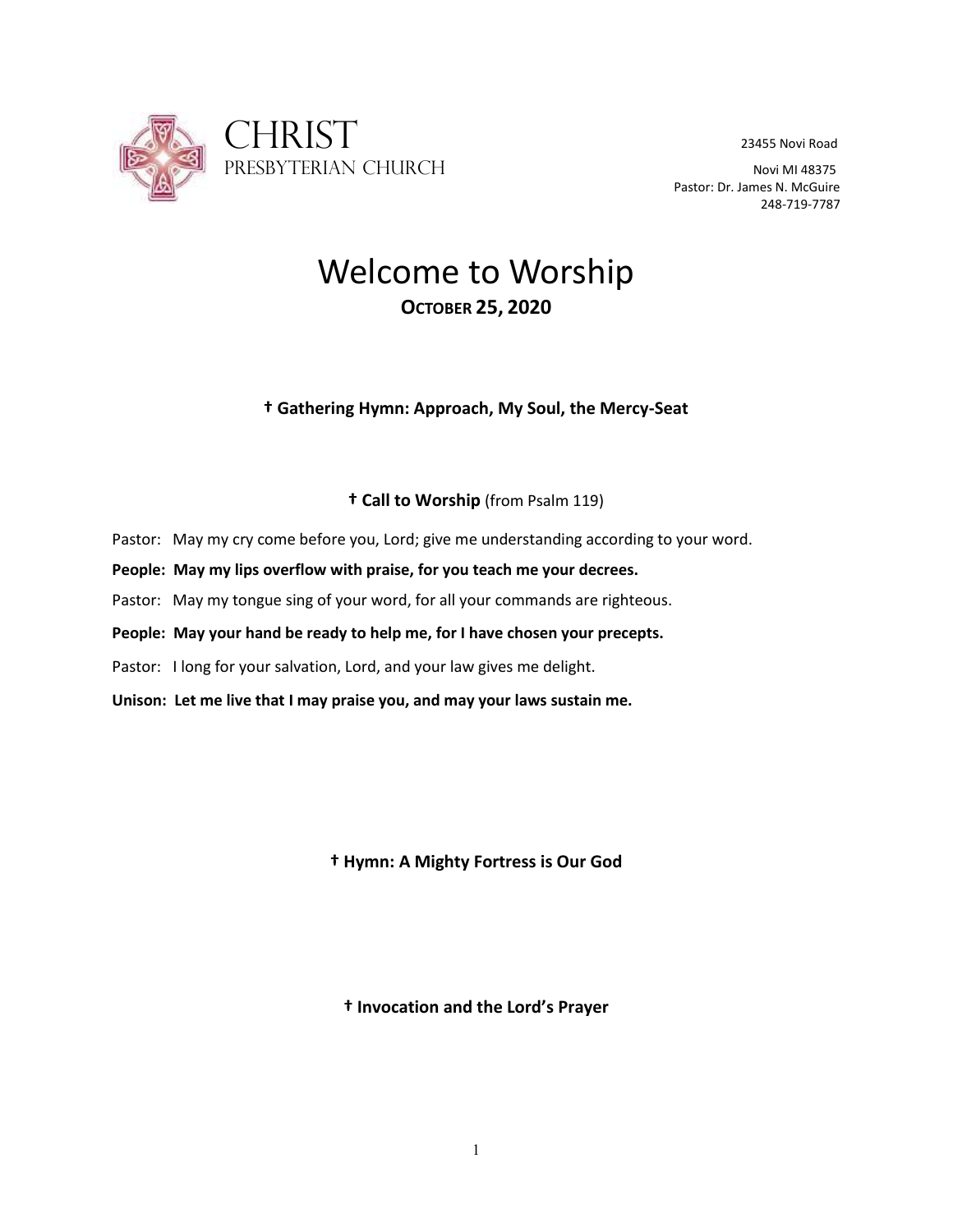## **First Scripture Readings**

(Reader: Sue Work}

## **Deuteronomy 34:1-13 Responsive**

<sup>1</sup>Then Moses climbed Mount Nebo from the plains of Moab to the top of Pisgah, across from Jericho. There the LORD showed him the whole land—from Gilead to Dan, <sup>2</sup> all of Naphtali, the territory of Ephraim and Manasseh, all the land of Judah as far as the Mediterranean Sea, <sup>3</sup> the Negev and the whole region from the Valley of Jericho, the City of Palms, as far as Zoar.

**<sup>4</sup> Then the LORD said to him, "This is the land I promised on oath to Abraham, Isaac and Jacob when I said, 'I will give it to your descendants.' I have let you see it with your eyes, but you will not cross over into it."**

<sup>5</sup>And Moses the servant of the LORD died there in Moab, as the LORD had said. <sup>6</sup>He buried him in Moab, in the valley opposite Beth Peor, but to this day no one knows where his grave is.

**<sup>7</sup>Moses was a hundred and twenty years old when he died, yet his eyes were not weak nor his strength gone. <sup>8</sup> The Israelites grieved for Moses in the plains of Moab thirty days, until the time of weeping and mourning was over.**

<sup>9</sup>Now Joshua son of Nun was filled with the spirit of wisdom because Moses had laid his hands on him. So the Israelites listened to him and did what the LORD had commanded Moses.

**<sup>10</sup> Since then, no prophet has risen in Israel like Moses, whom the LORD knew face to face, <sup>11</sup>who did all those signs and wonders the LORD sent him to do in Egypt—to Pharaoh and to all his officials and to his whole land. <sup>12</sup> For no one has ever shown the mighty power or performed the awesome deeds that Moses did in the sight of all Israel.**

## **Leviticus 19:1,2,15-18**

<sup>1</sup>The LORD said to Moses, <sup>2</sup> "Speak to the entire assembly of Israel and say to them: 'Be holy because I, the LORD your God, am holy.

**<sup>15</sup> "'Do not pervert justice; do not show partiality to the poor or favoritism to the great, but judge your neighbor fairly.**

16 "'Do not go about spreading slander among your people.

**"'Do not do anything that endangers your neighbor's life. I am the LORD.**

17 "'Do not hate a fellow Israelite in your heart. Rebuke your neighbor frankly so you will not share in their guilt.

**<sup>18</sup> "'Do not seek revenge or bear a grudge against anyone among your people, but love your neighbor as yourself. I am the Lord.** 

> This is the Word of the Lord! **Thanks be to God!**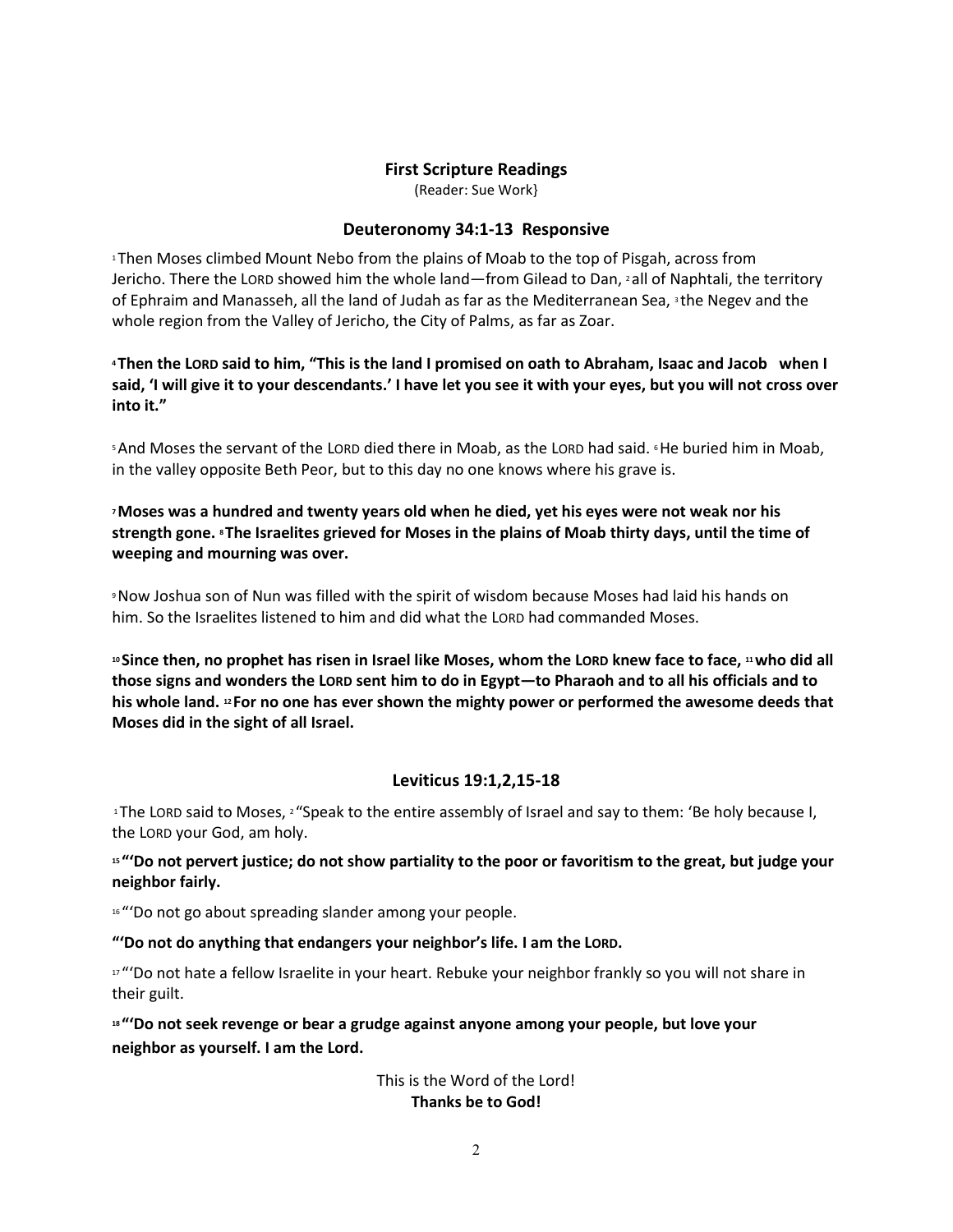## **† Gloria Patri**

Glory be to the Father, and to the Son, and to the Holy Ghost. As it was in the beginning, is now, and ever shall be, world without end. Amen, Amen.

## **† Hymn: I Know Whom I Have Believed**

## **Presentation of Tithes and Offerings Offertory I Love to Tell the Story <b>arr:** Joel Raney  **Prayer of Thanksgiving**

#### **† Doxology**

Praise God from whom all blessings flow, Praise Him all creatures here below. Praise Him above ye heavenly hosts, Praise Father, Son, and Holy Ghost. Amen.

#### **Second Scripture Readings**

(Reader: Sue Work)

## **Matthew 22:34-46 Responsive**

**<sup>34</sup>**Hearing that Jesus had silenced the Sadducees, the Pharisees got together. **<sup>35</sup>**One of them, an expert in the law, tested him with this question: **<sup>36</sup>** "Teacher, which is the greatest commandment in the Law?"

**<sup>37</sup> Jesus replied: "'Love the Lord your God with all your heart and with all your soul and with all your mind.'] <sup>38</sup> This is the first and greatest commandment. <sup>39</sup>And the second is like it: 'Love your neighbor as yourself.' <sup>40</sup>All the Law and the Prophets hang on these two commandments."**

**<sup>41</sup>While the Pharisees were gathered together, Jesus asked them, <sup>42</sup> "What do you think about the Messiah? Whose son is he?"**

"The son of David," they replied.

**<sup>43</sup>He said to them, "How is it then that David, speaking by the Spirit, calls him 'Lord'? For he says,**

**<sup>44</sup> "'The Lord said to my Lord: "Sit at my right hand until I put your enemies under your feet."'**

**<sup>45</sup>** If then David calls him 'Lord,' how can he be his son?" **<sup>46</sup>**No one could say a word in reply, and from that day on no one dared to ask him any more questions.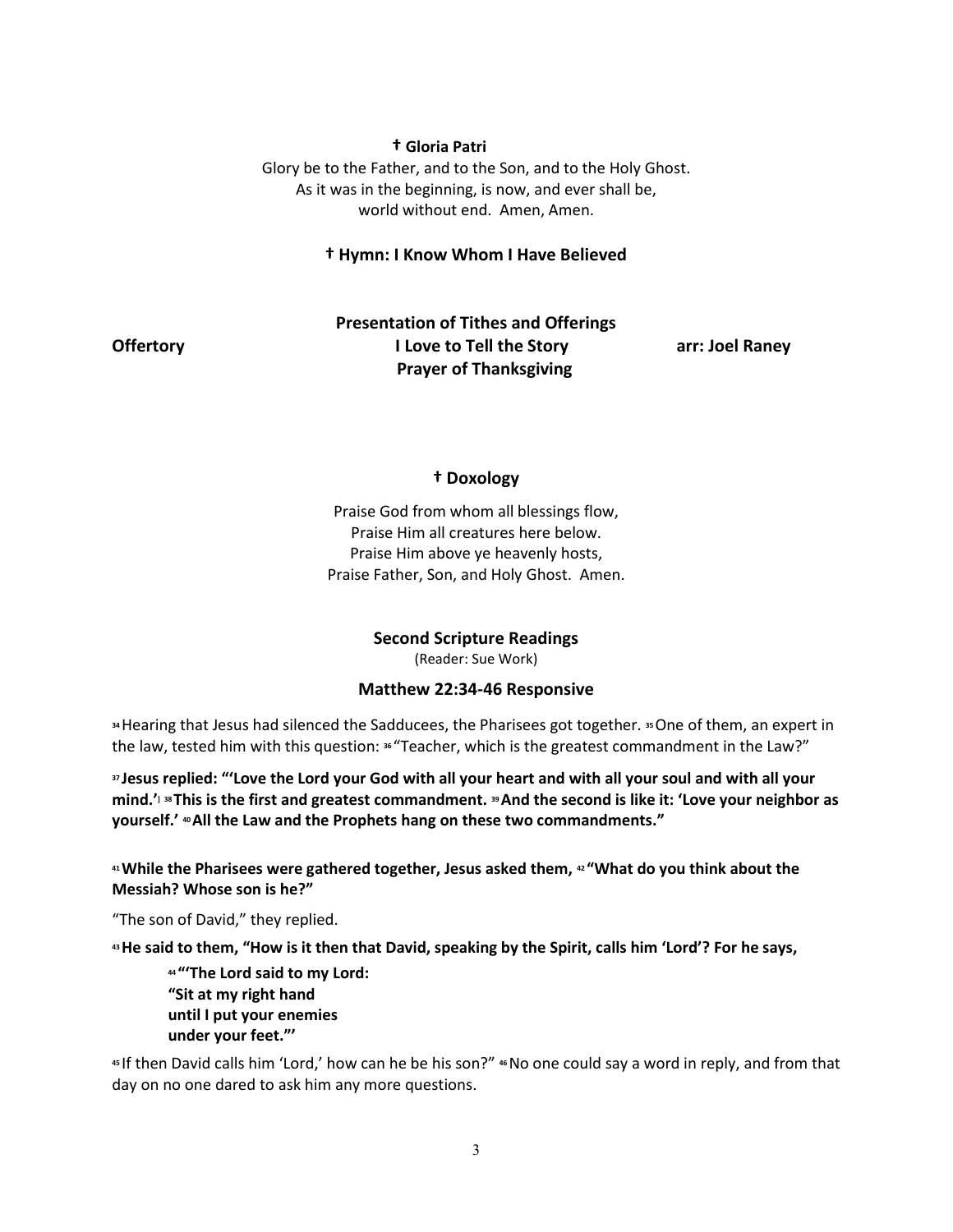## **1 Thessalonians 2:1-8**

<sup>1</sup>You know, brothers and sisters, that our visit to you was not without results. <sup>2</sup>We had previously suffered and been treated outrageously in Philippi, as you know, but with the help of our God we dared to tell you his gospel in the face of strong opposition.

**<sup>3</sup> For the appeal we make does not spring from error or impure motives, nor are we trying to trick you. <sup>4</sup>On the contrary, we speak as those approved by God to be entrusted with the gospel. We are not trying to please people but God, who tests our hearts.**

<sup>5</sup> You know we never used flattery, nor did we put on a mask to cover up greed—God is our witness. <sup>6</sup> We were not looking for praise from people, not from you or anyone else, even though as apostles of Christ we could have asserted our authority. <sup>7</sup> Instead, we were like young childrenamong you.

**Just as a nursing mother cares for her children, <sup>8</sup> so we cared for you. Because we loved you so much, we were delighted to share with you not only the gospel of God but our lives as well.**

> This is the Word of the Lord! **Thanks be to God!**

## **Sermon: Motive and Message**

Dr. James N. McGuire

## **Pastoral Prayer**

## **† Hymn: Be Still, My Soul**

## **Responsive Litany** (2 Thessalonians 2:13-16)

- Pastor: But we ought always to thank God for you, brothers and sisters loved by the Lord, because God chose you as firstfruits to be saved through the sanctifying work of the Spirit and through belief in the truth.
- **People: He called you to this through our gospel, that you might share in the glory of our Lord Jesus Christ.**
- Pastor: So then, brothers and sisters, stand firm and hold fast to the teachings we passed on to you, whether by word of mouth or by letter.

**Unison: May our Lord Jesus Christ himself and God our Father, who loved us and by his grace gave us eternal encouragement and good hope, encourage your hearts and strengthen you in every good deed and word.**

## **† Benediction**

## **Welcome, Announcements and Prayers**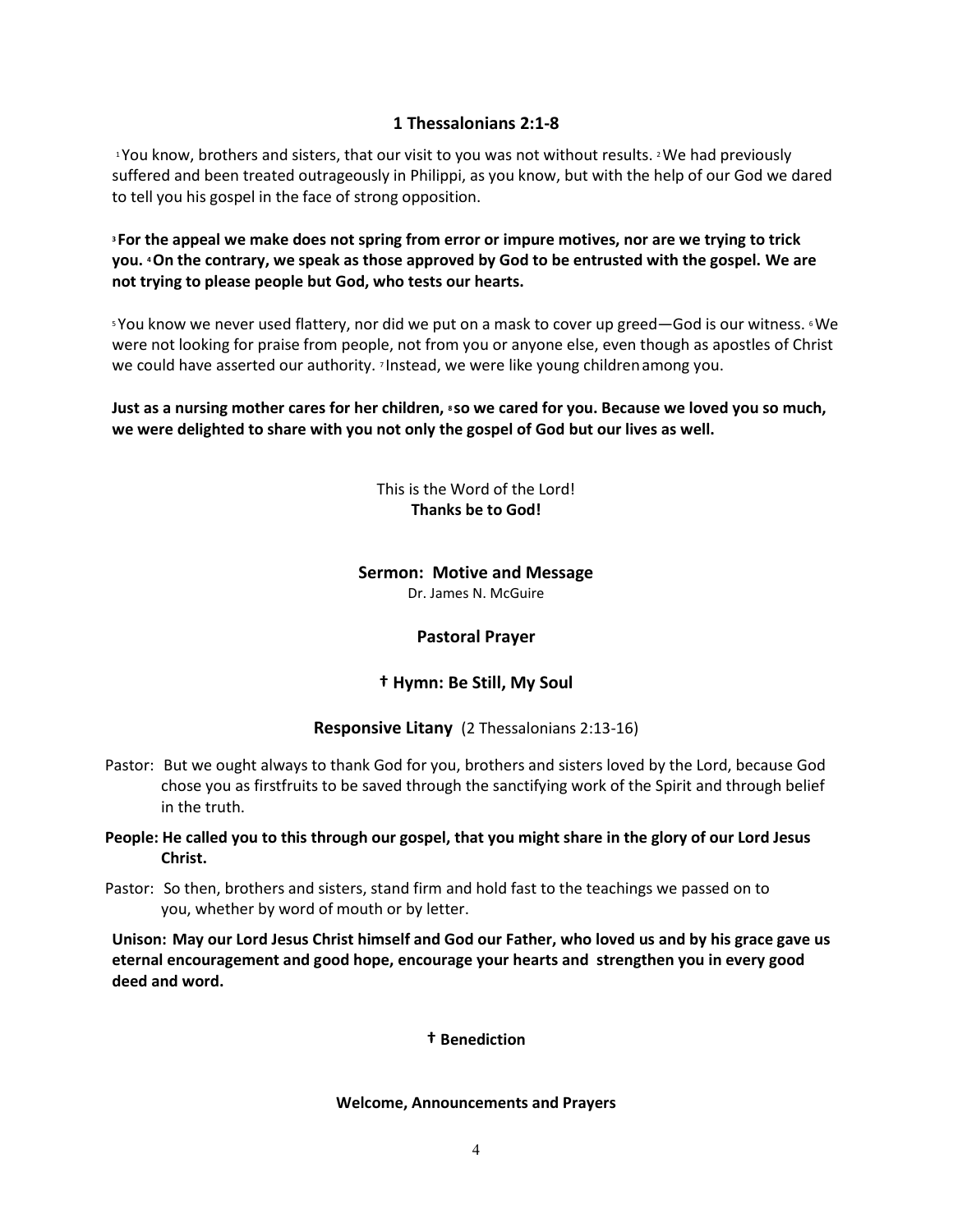**To our visitors: We hope our worship enables you to draw near to God through Christ Jesus, and that you feel welcome here among us. Please sign the guest book in the narthex and allow us to greet you. Our normal fellowship time after the service has been postponed due to the Covid-19 restrictions.**

#### **In Need of Prayer**

Dennis Dorman Bunny Rector Cindy Bemis Bruce Hartley, employment Kent's sister Lori George Donoian and family Pat Grad's grandson, Luke age 12 Gail Nastwold Jen Freese, lungs. Maya, and new service dog Sally Freese, shingles pain Lyndsay, daughter of the Sharpes Don Rende's brother, Bob David, friend of Cindy Taaffee Bruce, friend of the Clay family Jim, Gary, Marion, friends of Szczepaneks Linda Szczepanek and other family members Cody, grandson of Carolyn Krueger Colleen, friend of Kelly Rende Nancy, friend of Doaks Yvonne Ray, assisted living Carolyn Schmierer, assisted living CeCe, friend of Elaine Clay, lupus and cancer Mark, cousin of Elaine Clay

Gene & Linda Szczepanek Jackie Whiting (Covid) mother-inlaw of Donna Priscilla Smith, spine problem Brenda's sister, healing from eye surgery Janet Young Marie Johnson, Linda & Ray Johnson's daughter Nicki, Donna's neighbor, new cancer Keely & Josh, daughter/son-in-law of Linda Johnson Julie, dear friend of Chernenkoffs Alberta Weaver, at home Reginia Higgs Avery, niece of Teresa Lisowki Carol, Bev Thompson's cousin Tracy, friend of Bunny Rector Randy, friend of Bodnars Tim, cancer, nephew of Janet Young Lauren, niece of Ron Lisowski Kelly Rende's co-worker, new cancer Unbelieving children in our families Kelly Rende, grief Family of Anna, died complications of childbirth Relatives of Tom/Carol Metzner, who have Covid 19

**Please also pray for people who are struggling over mental health issues, particularly brought on by the stresses of Covid-19, unemployment, etc.**

**Audio Sermons** can be heard on the church website: http://christ-presbyterianchurch.org

**Monthly need: \$17,083.0 Giving to general fund last week: \$4,525 Giving to general fund in October: \$12,125** Giving **to mortgage in October: \$2,300**

**Our Military**: Justin, just returned stateside; Metzners' grandson Bryan; relative of Teresa Lisowski, deployed to Iraq.

*Pray for God's protection of girls/women and intervention to stop the human sex trafficking in our state.* 

**Heidelberg Catechism: Q 115.** No one in this life can obey the ten commandments perfectly; why then does God want them preached so pointedly? **A**. First, so that the longer we live the more we may come to know our sinfulness and the more eagerly look to Christ for forgiveness of sins and righteousness. *(Continued next week.)*

**Remember to pray for all our church members, some of whom are reluctant to come to our worship service. We miss them and pray that they will remain well.**